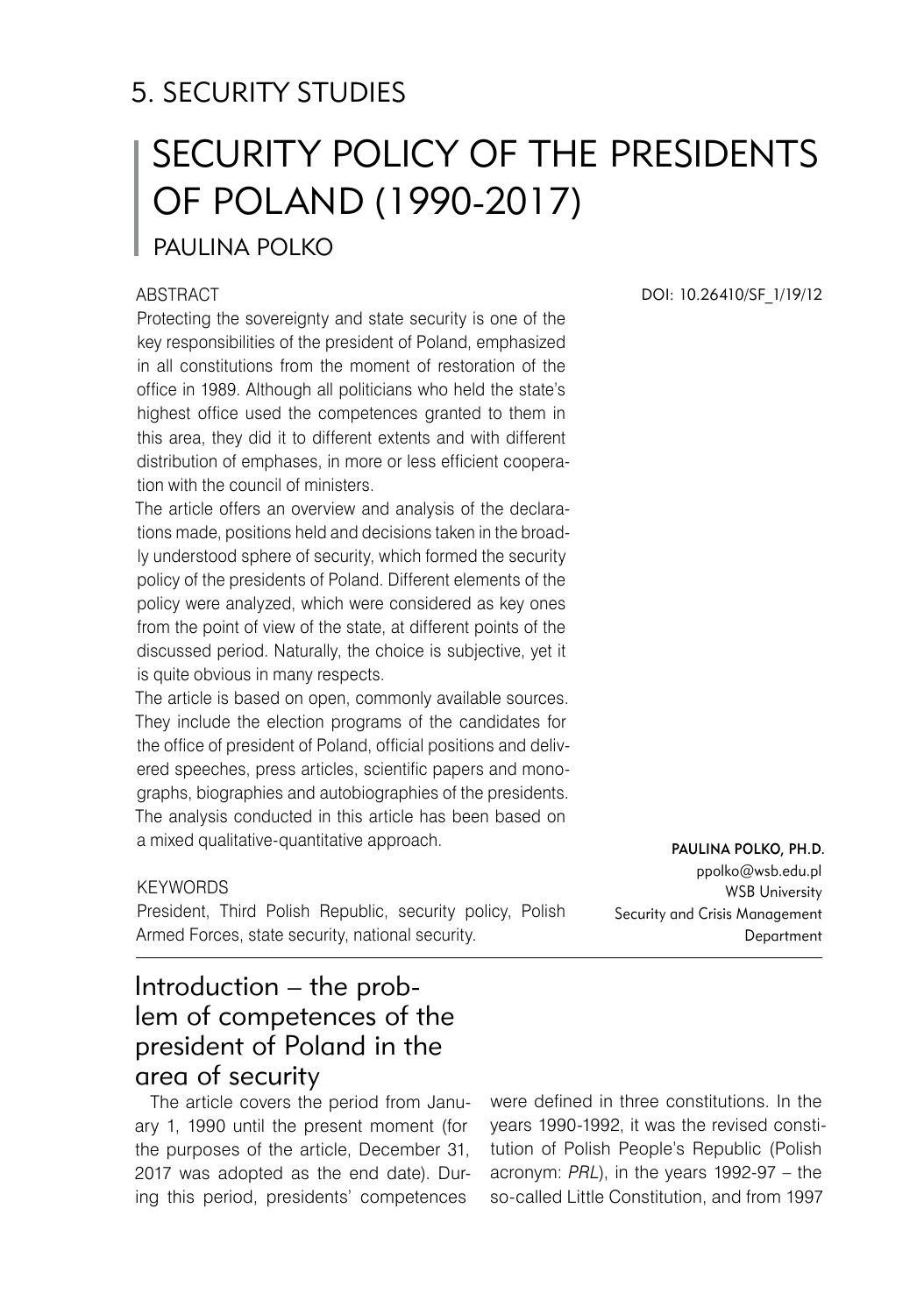onwards – the Constitution of Poland. Each of the said documents provided different definitions of the scope of responsibilities and competences of the head of the country in the discussed period.

The 1976 Constitution of *PRL* was subjected to a significant revision in the spring of 1989 (the so-called April amendment<sup>1</sup>). The country's name was not changed at that time (this was done by the amendment of December 1989<sup>2</sup> ), but the office of the president was reintroduced into the political system of the country (*PRL*). Under article 32 of the constitution amended in April, the president of *PRL* was "the highest representative of the Polish state for internal relations and international relations". His tasks included ensuring that the constitution is complied with, protecting the sovereignty and state security, the integrity and indivisibility of the country's territory, and compliance with international political and economic treaties (at that time, this meant preservation of the Warsaw Pact and Comecon.) He was the Supreme Commander of the Armed Forces (first of *PRL*, and then, after the December amendment, of the Republic of Poland (RP). He was also to head the National Defense Committee (*Komitet Obrony Kraju*) - an entity competent in matters of state security and defense (established back in 1959 and known mainly for the role it played during the martial law<sup>3</sup> ). Subparagraph "I" of the same article, among the competences of the president listed also the president's powers to introduce a martial law or a state of emergency, and announce mobilization. If the Parliament did not operate, and the circumstances so required, he made decisions regarding the state of war and appointing the Chief Commander of the Armed Forces. Until their liquidation<sup>4</sup>, the president also "exercised supervision over the national councils" (subparagraph "h", art. 32). He had the power to dissolve the Parliament, if it failed to appoint the government, adopt the budget, or if it adopted an act preventing the president from exercising his constitutional powers. He could also preside over the council of ministers convened "for matters of special importance" (the term 'cabinet council' will only appear in the constitution of 1997). He did not appoint the government (this was within the powers of the Parliament), but the process required consultation with the president. He had the right to nominate candidates for ministers of the so-called 'power ministries' (Ministry of National Defense, Ministry of Foreign Affairs, Ministry of Internal Affairs).

Contrary to the provisions of the two constitutions that followed, under the April amendment, the president was elected for a 6-year term of office by the National Assembly rather than the citizens. The only president elected according to these rules was Wojciech Jaruzelski. Another constitutional amendment<sup>5</sup>, of September 1990, stipulated that the president would be elected by the nation in a general election, for a 5-year term of office, with one re-election possible. However, this act also stipulated that the term of office of the president elected by the National Assembly would be shortened. The new election was to take place within two months, and so it happened. Lech Wałęsa, the legendary leader of Solidarity who was elected president in

Ustawa z dnia 7 kwietnia 1989 r. o zmianie Konstytucji Polskiej Rzeczypospolitej Ludowej, Dz.U. 1989 Nr 19, poz. 101.

Ustawa z dnia 29 grudnia 1989 r. o zmianie Konstytucji Polskiej Rzeczypospolitej Ludowej, Dz.U. 1989 nr 75, poz. 444.

<sup>&</sup>lt;sup>3</sup> NDF was responsible for implementation of Marshall Law in 1981. The head of NDF – gen. Wojciech Jaruzelski – thanks to new entitlements was de facto a superior commander of Polish Armed Forces. (see also: Kowalski L. (2011), Komitet Obrony Kraju (MON – PZPR – MSW), Warszawa, p. 636).

Ustawa z dnia 8 marca 1990 r. o zmianie Konstytucji Rzeczypospolitej Polskiej, Dz.U. 1990 nr 16, poz. 94

Ustawa z dnia 27 września 1990 r. o zmianie Konstytucji Rzeczypospolitej Polskiej, Dz.U. 1990 nr 67, poz. 397.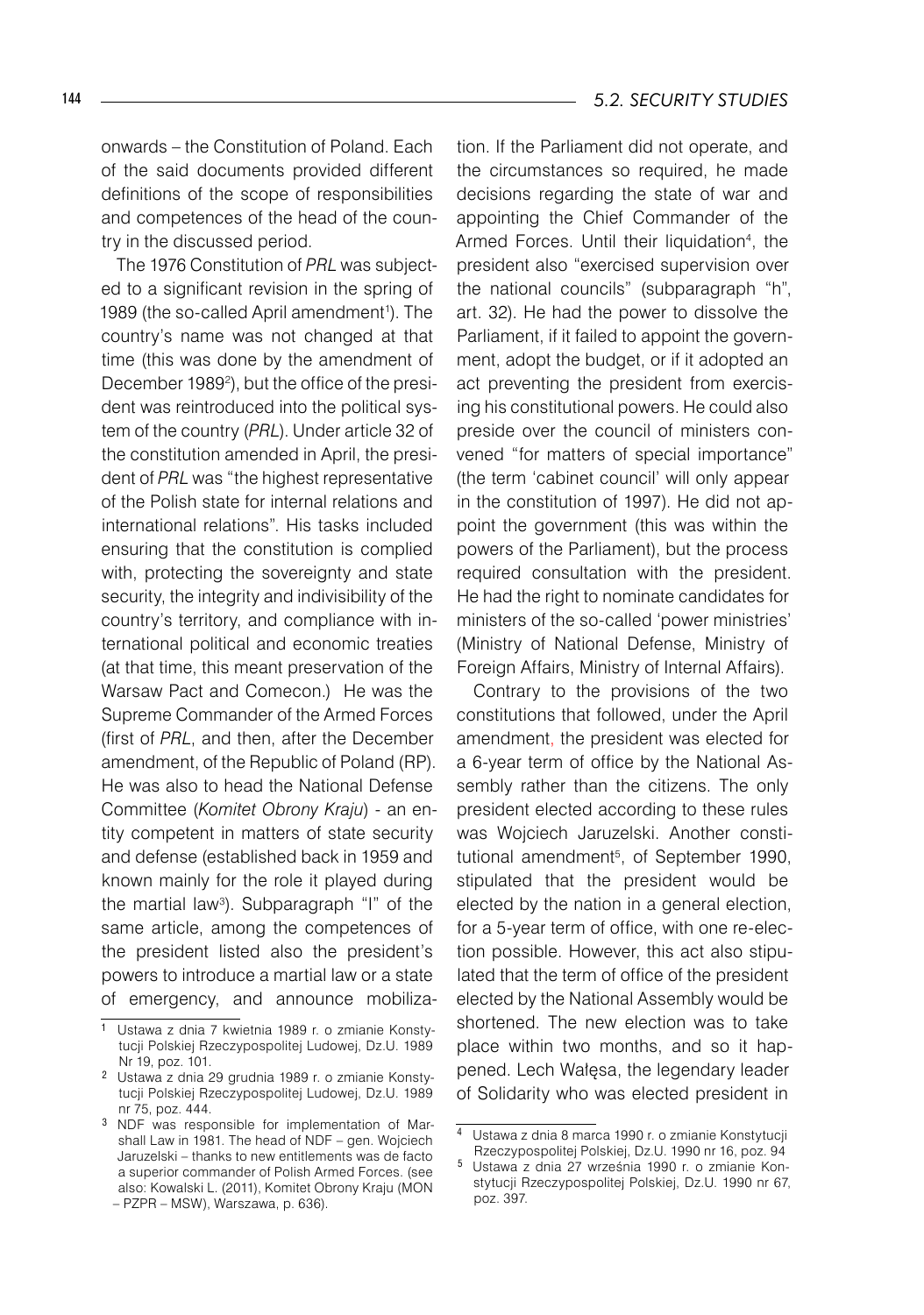that election, led to the adoption of the socalled Little Constitution – a transition document between the amended constitution of *PRL* and the new constitution.

The "Little" Constitution of October 17, 1992<sup>6</sup> (a legal act, which legalized selected constitutional solutions), stipulated in art. 28 that the President of Poland is the highest representative of the Polish State in internal and international relations. The president was to ensure that the Constitution of Poland is complied with, to protect the sovereignty and state security, the integrity and indivisibility of the country's territory, and to ensure that international agreements are respected. Art. 32 additionally empowered the president to exercise "general leadership in international relations", and art. 34 referred to "general leadership in the field of external and internal state security". Like in the amended Constitution of *PRL*, the President was the supreme commander of the Polish Armed Forces. In consultation with the Minister of National Defense, he appointed and dismissed the Chief of the General Staff of the Polish Army, and, following the request of the Ministry of National Defense - the deputies of the Chief of the General Staff, commanders of the particular types of Armed Forces, and commanders of military districts. He appointed the Chief Commander for the time of war. He also had the power to introduce martial law, a state of emergency, and announce mobilization. He could convene the council of ministers with himself as chair, and approve (art. 61) the appointment of the Minister of Foreign Affairs, Minister of National Defense, and Minister of Internal Affairs. This power was the cause of many conflicts between the president and prime

minister when Lech Wałęsa was in office. A completely new constitution of Poland was adopted only in 1997, thanks to the efforts of Aleksander Kwaśniewski, who succeeded Lech Wałęsa in office.

The Constitution of Poland of April 2, 1997, which so far has defined the responsibilities and powers of four presidents (Aleksander Kwaśniewski, Lech Kaczyński, Bronisław Komorowski and Andrzej Duda), in article 126, section 2 stipulates that "the President of Poland ensures compliance with the Constitution, protects the sovereignty and state security as well as the integrity and indivisibility of the country's territory". Art. 133 of the Constitution further stipulates that the President is the representative of the state "in external relations".

The general constitutional norm referring to the question of protecting the sovereignty and state security as well as the integrity and indivisibility of the country's territory was explained in the act of November 21, 1967 on the general defense obligation towards Poland (later subjected to multiple amendments). Pursuant to article 4a section 1 of the act, the President:

- approves, following the request of the Prime Minister, the strategy of national security;
- issues, following the request of the Prime Minister, by way of regulation, the Political and Strategic Defense Directive of Poland and other executive documents for the strategy of national security;
- approves, following the request of the Council of Ministers, plans of national exercise of the defense system, and supervises its course;
- − decides, following the request of the Prime Minister, about the introduction or change of a particular status of the country's defense readiness;

<sup>6</sup> Ustawa Konstytucyjna z dnia 17 października 1992 r. o wzajemnych stosunkach między władzą ustawodawczą i wykonawczą Rzeczypospolitej Polskiej oraz o samorządzie terytorialnym, Dz.U. 1992 nr 84, poz. 426.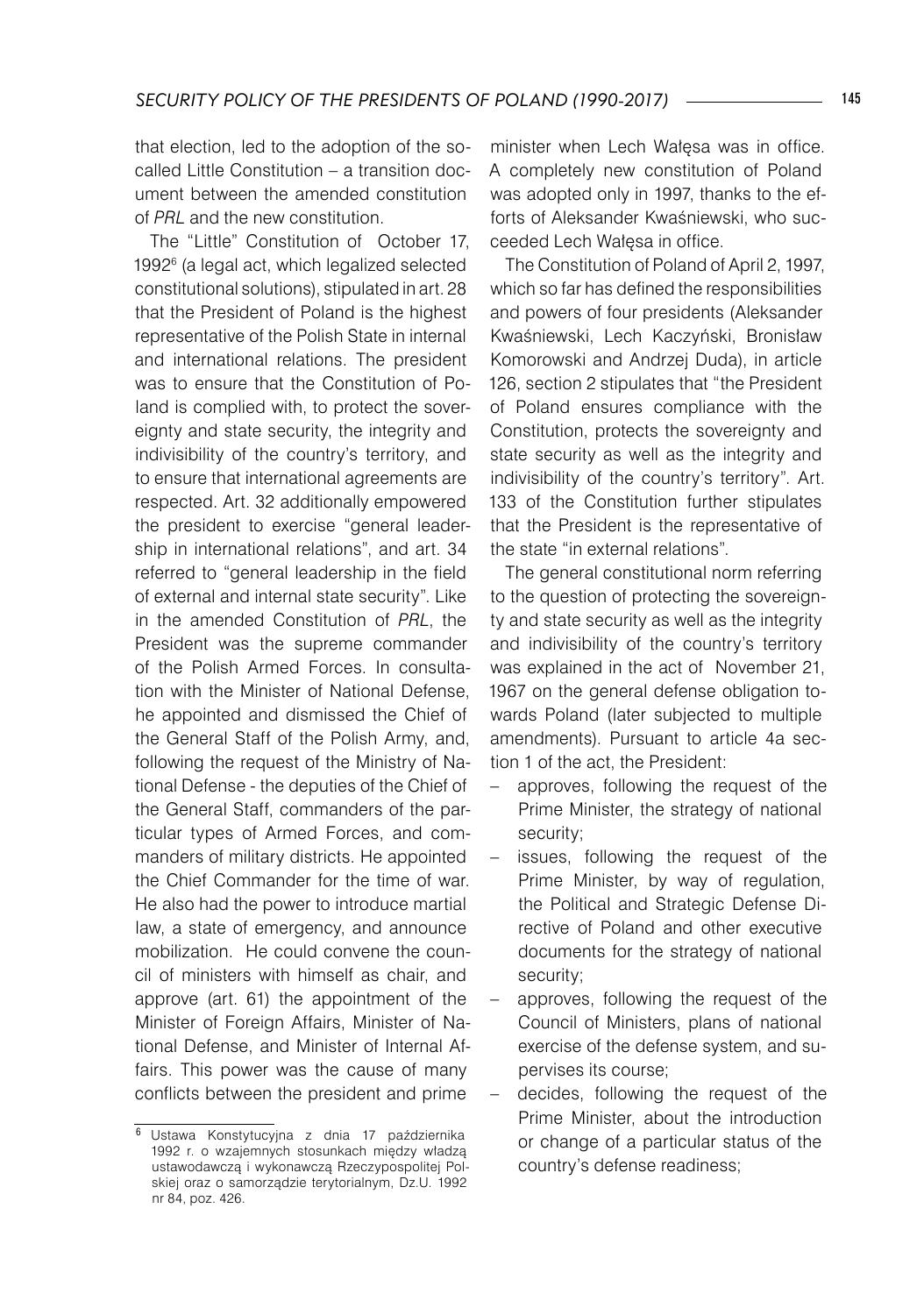- − may request, from all entities of public administration, the government and local administration, entrepreneurs, heads of other organizational units and social organizations, information of importance for the security and defense of the country;
- initiates and is the patron of actions promoting patriotic and defense-oriented attitudes in the society.

General competences regarding protecting the sovereignty and state security as well as the integrity and indivisibility of the country's territory oblige the President to analyze and assess the potential threats, and launch legally permissible actions in order to counteract these threats. Therefore, depending on the nature and degree of an external threat to the country, the President may order, following the request of the Prime Minister, general or partial mobilization and usage of the Armed Forces for the defense of Poland (art. 136 of the Constitution).

Another important prerogative of the head of the country, connected with ensuring state security, is described in art. 234 of the Constitution, which stipulates as follows: "If, during martial law, the Parliament is unable to convene in session, the President of Poland, following the request of the Council of Ministers, shall issue regulations with the power of acts in the scope of, and within the limits stipulated in art. 228 sections 3-5. These regulations are subject to the approval of the Parliament at its nearest session". Moreover, pursuant to the provisions of the Constitution, the President of Poland:

- grants following the request of the Minister of National Defense - military ranks described in the acts;
- − following the request of the Council of Ministers, may introduce martial law in a part or the whole territory of the country;
- − following the request of the Council of Ministers – may introduce, for a speci-

fied period not longer than 90 days, a state of emergency in a part or the whole territory of the country. While it lasts, following the request of the Prime Minister, he may decide to use the Polish Armed Forces in order to restore the normal functioning of the country, if the forces and means used up to that point have been exhausted.

Competences of the President of Poland regarding his being the supreme commander of the Armed Forces are described in the act on the general defense obligation towards Poland. And so, the President of Poland, as the Commander of the Armed Forces, following the request of the Minister of National Defense, defines the main development directions of the Armed Forces and their preparation for defending the country (art. 5 subparagraph 1), and can take part in the briefings of the managerial staff of the Ministry of National Defense and the Armed Forces of Poland (art. 5 subparagraph 2).

Furthermore, following the request of the Council of Ministers or the Prime Minister, he decides about sending the Armed Forces abroad to take part in an armed conflict, or in order to strengthen the national forces or the allied forces, for a peace mission, in order to prevent acts of terror, or their consequences. For the time of war, he appoints the Chief Commander of the Armed Forces, announces general mobilization and usage of the Armed Forces for the defense of Poland.

The President has also powers to ensure the country's internal security. If using the units and sub-units of the Police proves to be insufficient, he can decide, following the request of the Prime Minister, to use the units and sub-units of the Armed Forces of Poland to aid the Police. He can convene the Cabinet Council (it is the first time when the constitution directly applies this term to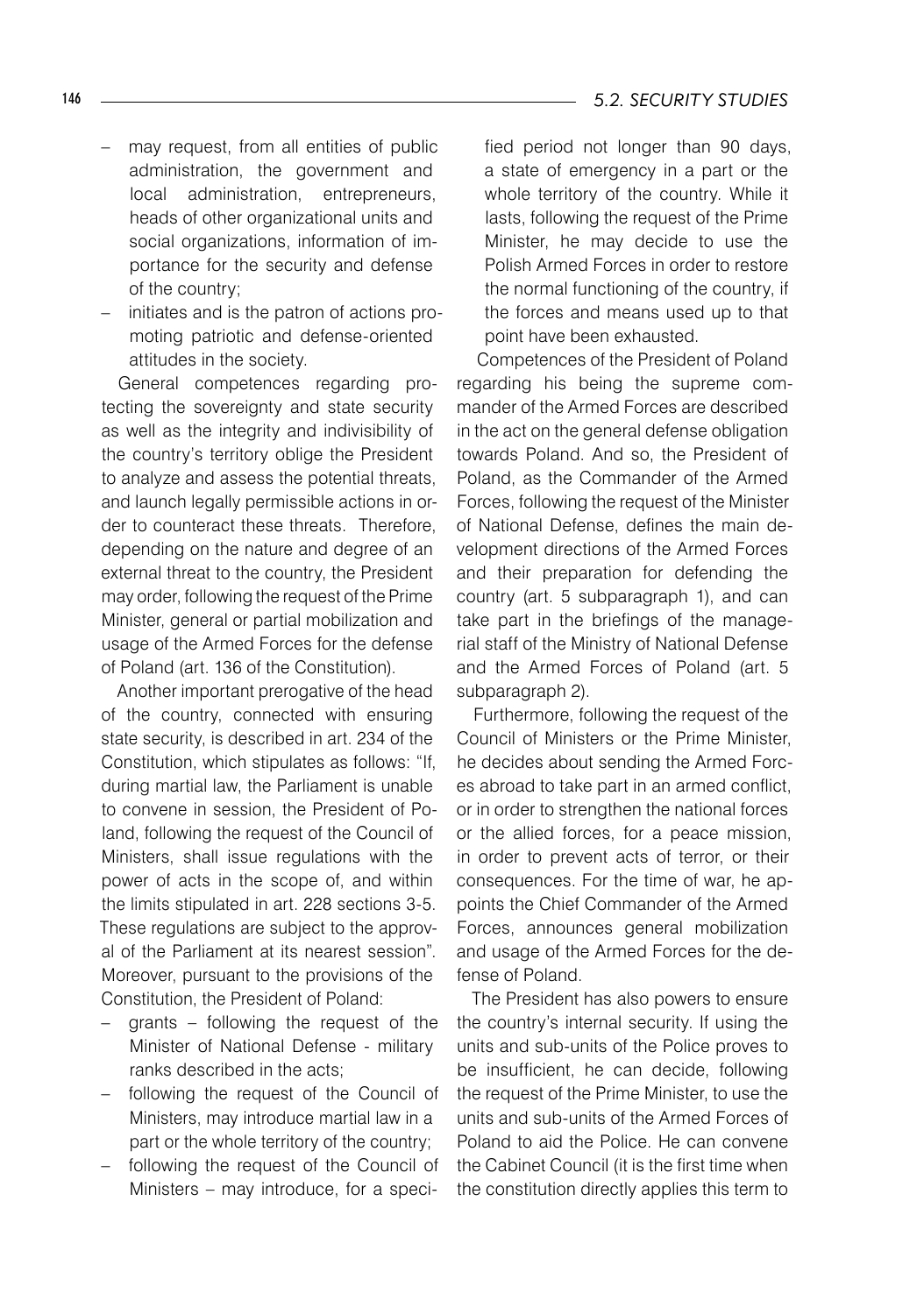the council of ministers holding a session with the president as chair).

The comparison of the three constitutions in the area of the president's competences for ensuring national security does not reveal significant differences. The key provisions (general responsibility for internal and external security and foreign policy, influence the functioning of the Armed Forces, competences connected with states of emergency, or the relation with the council of ministers) do not differ considerably, even if in the 1997 Constitution the president ultimately lost the power to appoint the heads of the 'power ministries'. All three documents assume that the two executive entities (the president and the council of ministers) will cooperate in efforts aiming to ensure security.

## Presidents of the Third Polish Republic

If we assume that on 1 January 1990, after the Constitution changed the country's name from Polish People's Republic (*PRL*) to the Republic of Poland (*RP*), the Third Polish Republic began, during that time, 6 politicians held the office of president:

- − Wojciech Jaruzelski (1989-1990),
- − Lech Wałęsa (1990-1995),
- − Aleksander Kwaśniewski (1995-2005),
- − Lech Kaczyński (2005-2010),
- − Bronisław Komorowski (2010-2015),
- − Andrzej Duda (2015- ).

They were/are diametrically different people, in many respects. Wojciech Jaruzelski, general of the Polish People's Army (Polish acronym: *LWP*) became the president following the agreement between the government and the opposition at the Round Table. He was aware of the limitations involved in the situation. Becoming the president was the crowning of his political career; he tried to use the office to improve his image – his evolution from a martial law dictator to

a politician enjoying broad support of all the circles in Poland. He stayed in office for a year, from 19 July 1989 to 22 December 1990.

Lech Wałęsa – the legendary leader of "Solidarity" – moved to the Belvedere (the official residence of the President of Poland) accompanied by huge expectations that he would unite the divided political scene, mitigate the difficult consequences of the economic reforms introduced by the government of Leszek Balcerowicz, and complete the political and social transformation of the country. However, he did not meet the expectations, he supported political divisions rather than mitigating them, tried to personally control the works of the parliament and the government, which he threatened to dissolve if they did not agree with his opinion. This resulted in early parliamentary elections and the communists coming to power in 1992. Three years later, he lost the battle for reelection with their leader, a young politician of the Democratic Left Alliance (Polish acronym: *SLD*), Aleksander Kwaśniewski. He stayed in office for a full term, from 22 December 1990 to 22 December 1995.

When Aleksander Kwaśniewski took office, he was 41 years old. In the past, he was a member of the Polish United Workers Party (Polish acronym: *PZPR*), and a minister in the governments of Zbigniew Messner and Mieczysław Rakowski. He cofounded Social Democracy of the Republic of Poland (Polish acronym: *SdRP*) - the successor of *PZPR*, and *SLD*. His victory over the legend of "Solidarity" ultimately crowned the earlier parliamentary victory of the Left, showing that five years after the fall of communism the society had no problem with democratically giving power to the post-communists. As the only president Kwaśniewski was not only reelected, but also beat his rivals in the first round. During his 10 years in office Poland became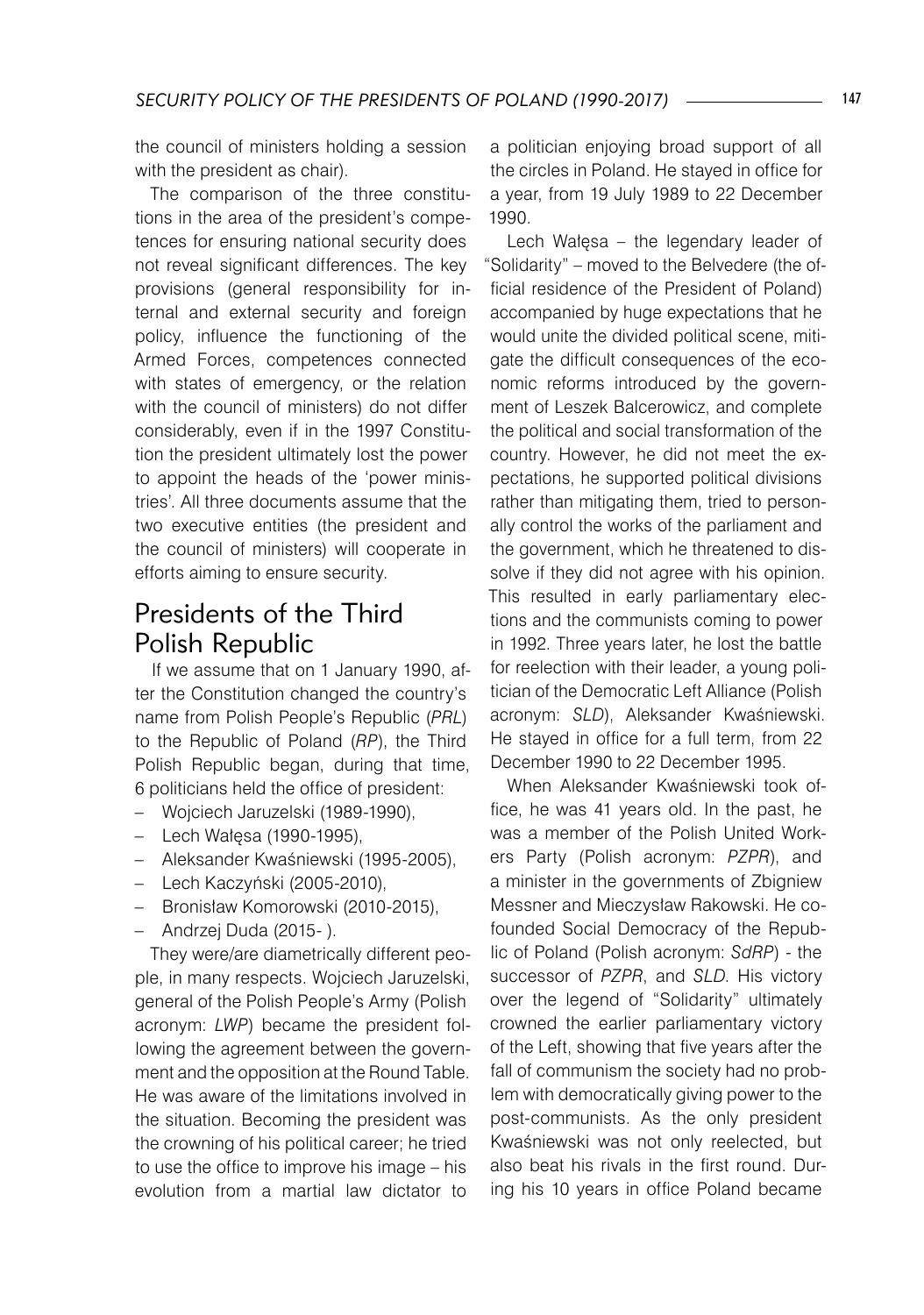a member of the North Atlantic Treaty Organization and the European Union.

Lech Kaczyński took office in 2005, in the atmosphere of diversion on the Left caused by the scandals revealed while the Left was in power: his election victory over the fragmented Left and the leader of the Civic Platform, Donald Tusk, coincided with the victory of the party from which he originated, the Law and Justice, in the parliamentary elections. His time in office was marked by a difficult co-habitation with the government formed by his election rival. He died on April 10, 2010 in the government's plane crash in Smoleńsk. Along with Wojciech Jaruzelski, he was one of the two presidents who did not stay in office for a full term.

Bronisław Komorowski moved to the presidential palace as a Speaker of the Sejm, replacing the president who died when in office. This former minister of national defense concentrated his interests and actions around the armed forces (the reform of the system of command, the Komorowski Doctrine). He surrendered the other areas to the government representing the same political option.

Andrzej Duda quite unexpectedly defeated B. Komorowski who ran for the re-election. When elected, he was 43 years old, hence the comparisons to A. Kwaśniewski. Duda was expected to be highly active in Poland's internal and foreign policies. However, the practice observed by the middle of his term suggests that he handed over the initiative and executive powers in the above-mentioned fields to the council of ministers and the minister of national defense.

## Selected aspects of the security policy of the presidents of Poland

We will define the security policy as an element of the country's policy in the field of the practical actions of the executive authorities regarding the creation and usage of the defense potential for the purposes and tasks resulting from the tenets of the security policy"7 . In other words, this will be the totality of actions undertaken by the state and its institutions in order to ensure state security, as a whole, and security of the country's citizens, as a group and as individuals. Security policy should not only address the emerging risks and threats, but also predict them before they emerge, and take advantage of the chances and challenges offered by the international circles and internal circumstances in the aspect of security.

Considering both the constitutional competences of the presidents, and their practical actions, including relations with the other executive entity, as well as the external circumstances in which they worked, it can be noticed that each of the presidents had a different perception of his role in the area of state security. The key problems tackled are contained in Table 1.

Słownik podstawowych terminoìw bezpieczenìstwa panìstwa (1994), p. 63.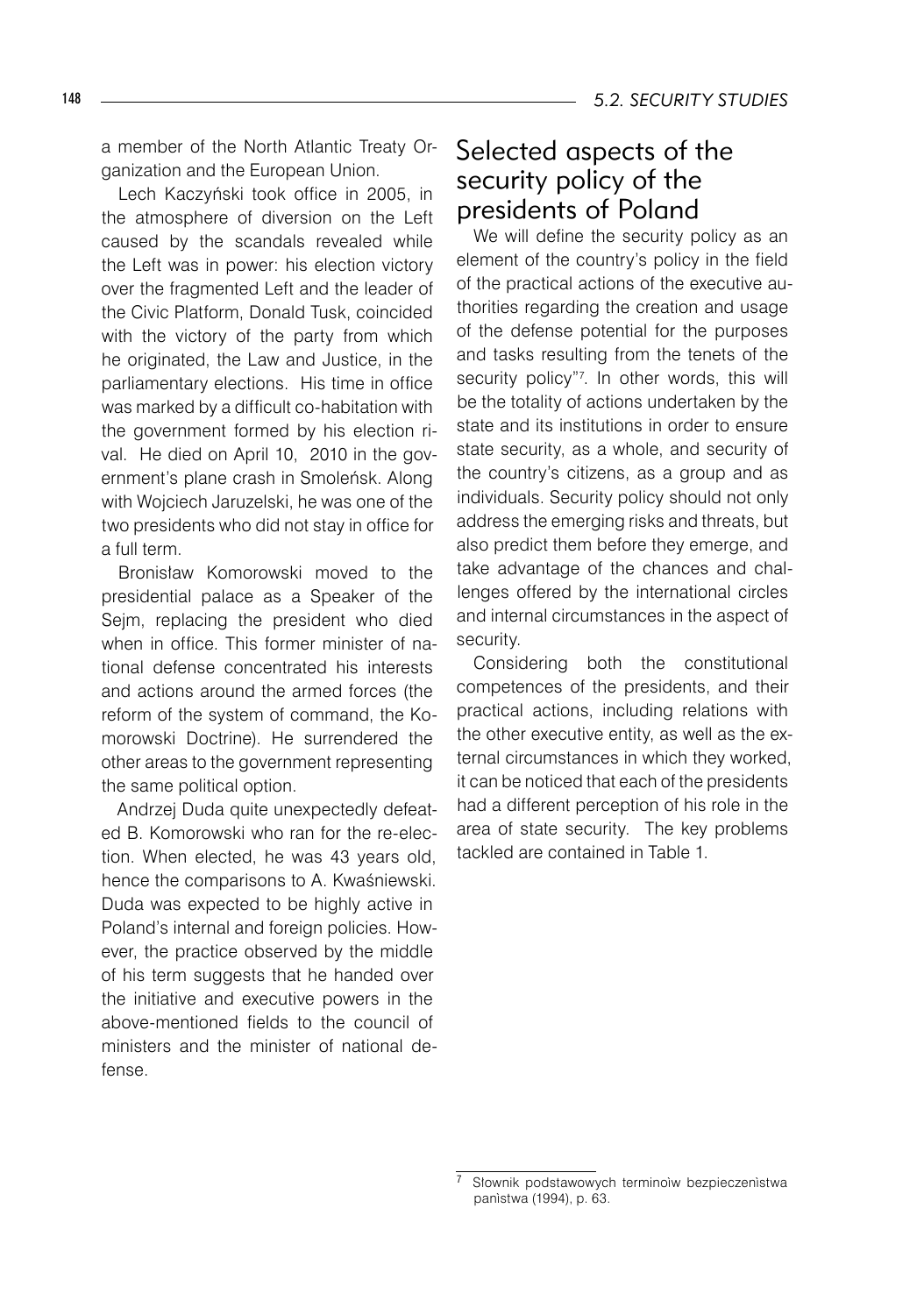| PRESI-<br>DENT            | International security<br>policy (alliances, foreign<br>operations)                                                                                                                                                                                                                                                                                                                                                                                       | Armed Forces of the<br>Republic of Poland                                                                                                                                                                                                                                                                                                                                   | Internal security,<br>the system<br>of justice                                                                | Other aspects of security:<br>social, political,<br>economic, health etc.                                                                                       |
|---------------------------|-----------------------------------------------------------------------------------------------------------------------------------------------------------------------------------------------------------------------------------------------------------------------------------------------------------------------------------------------------------------------------------------------------------------------------------------------------------|-----------------------------------------------------------------------------------------------------------------------------------------------------------------------------------------------------------------------------------------------------------------------------------------------------------------------------------------------------------------------------|---------------------------------------------------------------------------------------------------------------|-----------------------------------------------------------------------------------------------------------------------------------------------------------------|
| Wojciech<br>Jaruzelski    | <b>Maintaining Poland's</b><br>membership in<br>Warsaw Pact and<br>Comecon;<br>Maintaining the old<br>alliances as security<br>guarantee.                                                                                                                                                                                                                                                                                                                 | $\equiv$<br>The army as an<br>instrument for<br>staying in power in a<br>situation of potential<br>upheaval                                                                                                                                                                                                                                                                 | Maintaining control<br>over internal forma-<br>tions through the<br>appointed minister<br>of internal affairs | No specific recommen-<br>dations                                                                                                                                |
| Lech<br>Watęsa            | Preserving the west-<br>$\overline{\phantom{0}}$<br>ern border of the<br>country (agreement<br>with West Germany);<br>Leaving the Warsaw<br>Pact and Comecon;<br>Removing the Red<br>Army forces from<br>the territory of<br>Poland:<br>Applying for acces-<br>sion to NATO and<br>EU:<br><b>Concept of NATO-bis</b><br>and EU-bis:<br>Involvement in the<br>UN operation in Bos-<br>nia and Herzegovina.                                                 | $\equiv$<br>Their stronger<br>submission to the<br>president than the<br>minister of national<br>defense (the so-<br>called Drawsko<br>Dinner);<br>Apolitical army, ban<br>on soldiers' mem-<br>bership in political<br>parties.                                                                                                                                            | Pay rises for the<br>uniformed forces<br>- postulate;                                                         | $\equiv$<br>Economic secu-<br>rity as the category<br>which suffered most<br>during the transfor-<br>mation - postulate<br>of slowing down<br>economic reforms; |
| Aleksander<br>Kwaśniewski | The Republic of Po-<br>land 2000 Security<br>strategy, the Repub-<br>lic of Poland 2003<br>National security<br>strategy<br>The NATO and EU<br>accessions:<br>Involvement in the<br>operation in Iraq and<br>Afghanistan;<br>Involvement in<br>$\overline{\phantom{0}}$<br>maintaining the pro-<br>West orientation of<br>Ukraine (The Orange<br>Revolution).                                                                                             | Expeditionary forces,<br>partly profes-<br>sional, but without<br>full suspension of<br>conscription;                                                                                                                                                                                                                                                                       | 8 cabinet councils                                                                                            | Budget vetoed due to<br>lack of tax increase<br>(citizens' economic<br>security)                                                                                |
| Lech<br>Kaczyński         | The Republic of Po-<br>$\overline{\phantom{0}}$<br>land 2007 National<br>security strategy;<br>Involvement of<br>Poland and other EU<br>countries in the war<br>between Russia and<br>Georgia;<br>Supporting the pro-<br>west orientation in<br>Ukraine;<br>Project of building<br>ballistic missile<br>defense in Poland;<br>The Lisbon Treaty;<br>$\overline{a}$<br>Maintaining high<br>military involvement,<br>first in Iraq, then in<br>Afghanistan. | Fully conscripted<br>$\overline{\phantom{0}}$<br>army, target num-<br>bers: 150 thousand,<br>ready to defend the<br>country and engage<br>in allied operations;<br>Creation of special<br>$\overline{\phantom{0}}$<br>forces as the fourth<br>type of forces;<br>Opposition against<br>$\overline{\phantom{0}}$<br>reduction of involve-<br>ment in allied opera-<br>tions. | 4 cabinet councils                                                                                            | The GUAM project<br>$\equiv$<br>(Georgia, Ukraine,<br>Azerbaijan, Moldova)<br>- energy security.                                                                |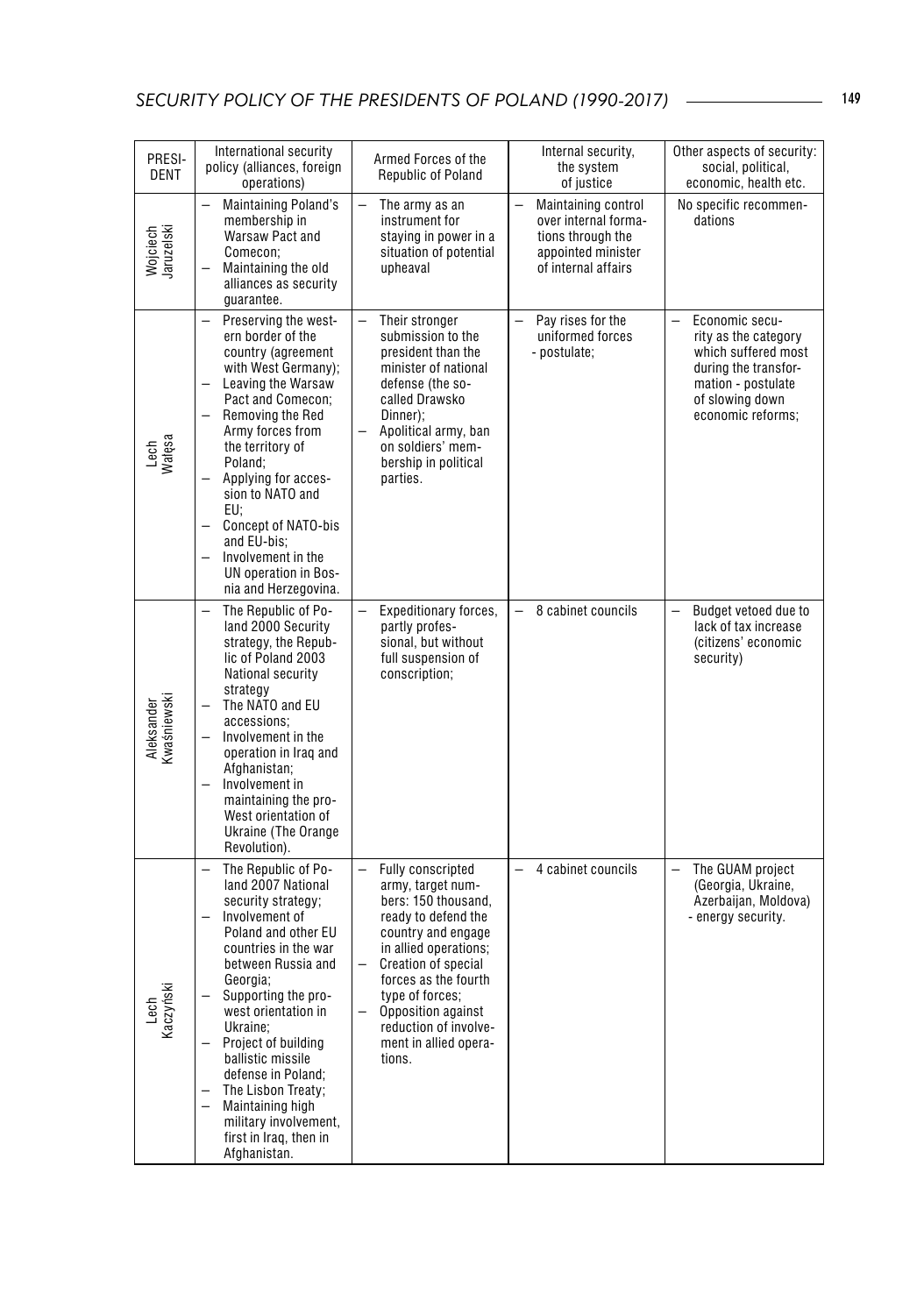| Bronisław<br>Komorowski | The white paper on<br>the national security<br>of the republic of<br>Poland;<br>The Republic of<br>$\overline{ }$<br>Poland 2014 Secu-<br>rity strategy;<br>Maintaining active<br>$\overline{\phantom{0}}$<br>presence in NATO<br>and EU:<br>The NATO VJTF<br>Pursuing military<br>$\overline{\phantom{m}}$<br>presence of the Alli-<br>ance on the territory<br>of the Republic of<br>Poland. | Reform of the of<br>$\overline{\phantom{0}}$<br>system of command<br>of the Republic of<br>Poland military<br>forces;<br>The Komorowski<br>Doctrine: 1.95% of<br>the annual GDP al-<br>located for the army | 3 cabinet councils                                                                                                                     |                                                                                       |
|-------------------------|------------------------------------------------------------------------------------------------------------------------------------------------------------------------------------------------------------------------------------------------------------------------------------------------------------------------------------------------------------------------------------------------|-------------------------------------------------------------------------------------------------------------------------------------------------------------------------------------------------------------|----------------------------------------------------------------------------------------------------------------------------------------|---------------------------------------------------------------------------------------|
| Andrzej<br>Duda         | NATO summit in<br>$\overline{\phantom{0}}$<br>Poland;<br>Presence of the<br>$\overline{\phantom{0}}$<br>allied forces on the<br>Republic of Poland<br>territory - implemen-<br>tation;<br>Discussion about the<br>$\overline{\phantom{0}}$<br>"quality" of the EU<br>membership                                                                                                                | Creation of the Terri-<br>$\overline{\phantom{0}}$<br>torial Defense Force<br>(WOT) - supporting<br>the project of the<br>Ministry of National<br>Defense                                                   | "Deubekizajca" of<br>$\qquad \qquad -$<br>the services (remov-<br>ing former security<br>police workers);<br>reform of the courts<br>- | <b>Migration policy</b><br>$\overline{\phantom{m}}$<br>- a "no" to Muslim<br>refugees |

Source: Based on:

Nałęcz T (2016), Strażnicy Rzeczypospolitej, Kuźniar R. (2001), Polska polityka bezpieczeństwa 1989-2000, Glajcar R., Migalski M. (ed.) (2006), Prezydent w Polsce po 1989 roku, W. Reszczyński W. (1995), Wygrać prezydenta, Wybory prezydenckie 1995, 2000, 2005. Programy kandydatów (1996, 2001, 2007), Kwaśniewski A. (2000), Dom wszystkich Polska, Kwaśniewski A. (2001), Po prostu lubię ludzi, Dudek A. (2004), Reglamentowana rewolucja, Rozkład dyktatury komunistycznej w Polsce 1988-1990, Dudek A. (2016), Historia polityczna Polski 1989-2015, Dudek A. (2002), Pierwsze lata III Rzeczypospolitej 1989-2001, Roszkowski W. (2017), Historia Polski 1914-2015, Maruszkin M., Szaładziński K. (2016), Krzysztof Skubiszewski i dyplomacja czasów przełomu.

Internet sources (present and archived): www.prezydent.pl, www.bbn.gov.pl, www.sejm.gov.pl, http://www.skubi.net/nato.html Election campaign materials

Without a doubt, the actions undertaken by the presidents were determined by the circumstances under which they were to lead the country. During the whole period discussed here, they were mostly the events that resulted from the international situation and the position of Poland in the global jigsaw puzzle. Importantly, despite the already indicated differences, in the period of the 28 analyzed years, it is hard to find any case of radical withdrawal from the pro-West, democratic line or direction that based the country's security on strong alliances and an efficient, successful state. What is important, taking into account the position the president holds in the Polish

political system and his co-dependence on the Council of Ministers in the efficient decision-making process, leaving aside exceptions, cohabitation in the issues essential for the security was model one. One could risk saying that out of all types of policies, the security policy in the Third Republic of Poland was the most stable and gave rise to fewest political disputes.

For Wojciech Jaruzelski, the office of president, as well as he as the appointed president, was a guarantee that the agreement reached by the "Round Table" would not give "Solidarity" a dominant position over the Polish United Worker's Party, which was ensured by executing control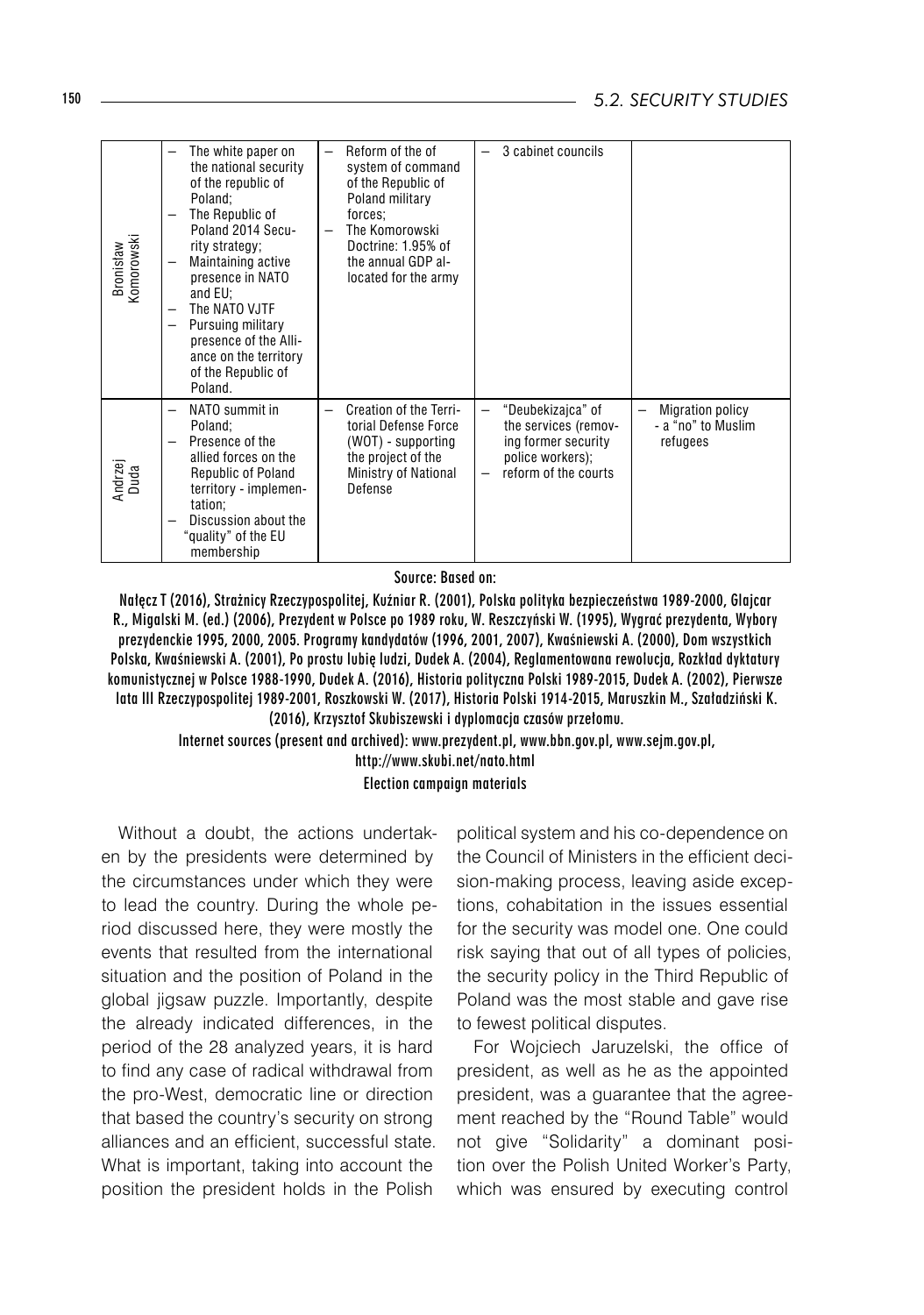of the ministries of power in the government headed by Tadeusz Mazowiecki. The gained position was also to enable maintaining the current direction of the country, in particular, respecting the treaties and alliances in which Poland remained despite the June elections (officially, the country left the Warsaw Pact upon its dissolution in 1991, and Comecon a month earlier), with the Russian troops still in the country $^{\rm 8}.$ Upon taking the office, on the one hand, the general had ambitions to appear as widely supported but on the other hand, he did not want to interfere with the existing *status quo*, at least not more than it was necessary. He hoped that he would be able to stay in office for the whole term, the reforms initiated by the "Round Table" would be cosmetic and that "Solidarity," carrying the burden of governing and costly social changes, would lose its momentum<sup>9</sup>. Despite that, it needs to be noted that until he left the office in December 1990, Jaruzelski did not block, in any essential way, the discussions "Solidarity" had about leaving the alliances and the plans to withdraw the Soviet troops, also, he did not negate - at least not officially – the pro-West reorientation of the country. At best, he only delayed it. As regards the army, in addition to being the power capable of carrying out the country's defense tasks, he saw it as the tool for maintaining order inside Poland. He did not treat the reforms initiated by Tadeusz Mazowiecki's government as a threat to the economic security of the citizens and did not refer to them in such a context in any of his official speeches. Worth noting is the fact that his surrendering of power was peaceful – from the moment he agreed to the amendment of the constitution that introduced general and practically immediate presidential elections, to the very moment he left the Belvedere building in December 1990. The objectives and the practical implementation of Wojciech Jaruzelski's security policy are strictly military and based on a political, military and economic alliance with the Soviet Union.

When Lech Wałęsa took office, he was hugely burdened with social expectations. However, these were neither connected with the real competences of the president (the actions he was capable of executing), nor with the most important – from the country's security point of view – geopolitical changes taking place at the international level but rather with the economic situation of the nation after beginning the implementation of Leszek Balcerowicz's reforms. Judging by the political programs of the presidential candidates, it is clear how big the problem was back in 1990: they all speak about helping and bringing relief to the citizens, omitting the fact that the presidential office gives no powers to do so, except for vetoing the solutions proposed by the government.10 Lech Wałęsa's program was not dealing too much with the issues of "hard" security. It only stated that Poland should leave the old alliances and strive for new ones, offer the uniformed services wage increases, verify the officers and improve the courts. As the president, Wałęsa was remembered as the person who was rather argumentative, in continuous dispute with the government, but Krzysztof Skubiszewski, who at the time was the Minister of Foreign Affairs and as such was "doomed" to be in frequent contact with the president admits that despite some rare cases, like when he agreed to negotiate the withdrawal of the Soviet troops from Poland with Boris Yeltsin without prior ar-

<sup>8</sup> The last soviet soldier left Poland on September 17, 1993.

<sup>9</sup> See also: Kowalski L., Generał ze skazą, Nałęcz T., Strażnicy Rzeczpospolitej, Kowal P., Cieślik M., Jaruzelski: życie paradoksalne.

<sup>10</sup> Wybory prezydenckie 1995. Programy kandydatów (1996), p. 78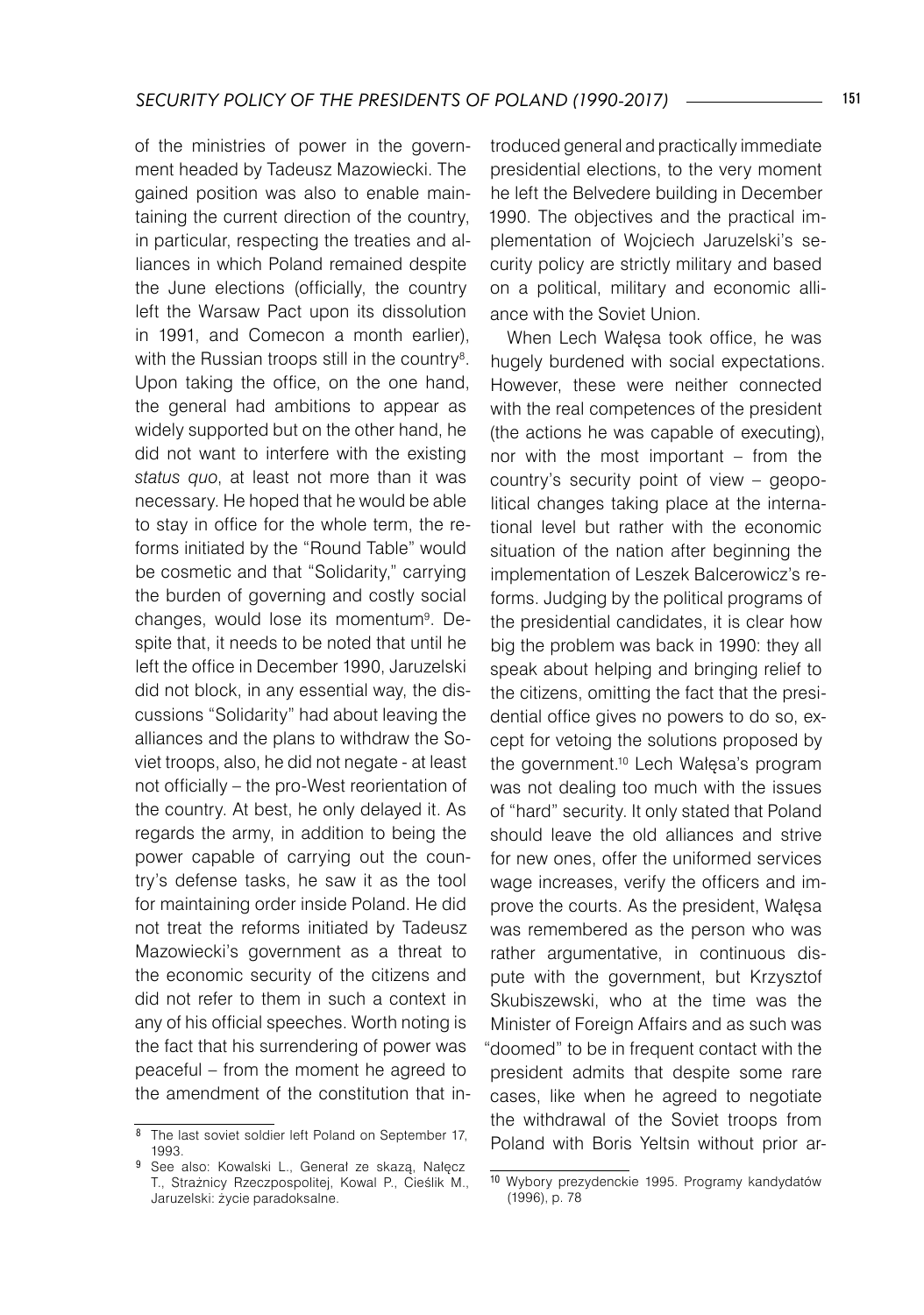rangements and filed a proposal for NATObis in Germany, Wałęsa never questioned any indications or decisions of the head of the MFA, and always carefully listened to what he said.<sup>11</sup> Foreign security policy was excluded from the ongoing dispute between the president and government, and good cooperation in this regard resulted in the official dissolving of the Warsaw Pact and Comecon and the complete, though lasting more than one year, withdrawal of Soviet troops from Poland.<sup>12</sup>

One 5-year long term turned out to be too short to fully implement this great project initiated by the leader of "Solidarity", aimed at reversing the alliances and making Poland a full member of NATO and the EU. Wałęsa managed "only" to officially state that the North Atlantic Treaty Organization membership is one of the priorities, on September 1, 1993 and start building a bridge towards full membership – the Partnership for Peace. Before it happened, annoyed with the slow decision-making process of the Western countries as regards accepting the possibility of expanding the Alliance, he announced, during his visit to Germany in March 1992, a concept of NATO-bis<sup>13</sup> and EEC-bis, which had not been agreed on with the MFA. He also signed an order on using the Armed Forces of the Republic of Poland in the UN operation in Bosnia and Herzegovina.

Considering the constitutional prerogatives as well as the behavior of his predecessor, for the president, impact on the army was one of the obvious attributes of his power and his disputes with the Ministry

of National Defense that was formally executing army command in times of peace. The most acute manifestation of the conflict was the so-called Drawsko Dinner<sup>14</sup> – a meeting the president had with the generals without their civil supervisors whom he harshly criticized and ordered a voting of the army representatives on the minister's dismissal. It was not only a violation of the constitution but it also undermined the role of civil control over the army and was clearly in conflict with the effort the president declared: to de-politicize the armed forces.

The objectives and the practical implementation of Lech Wałęsa's security policy are geopolitical, international and focused on making a radical change as well as precise (which is significant, when taking into account the chaotic personality of the president) implementation thereof. From the dissolving of the Warsaw Pact and Comecon to the withdrawal of the Soviet troops and the official announcement of the efforts to become a member of NATO. Without Wałęsa's personality and position, those processes could have been much slower and more frenzy.

In 1995, by taking the possibility of reelection away from Lech Wałęsa, Aleksander Kawaśniewski deprived the legend of "Solidarity" of the chances to consume the successes he had started during the transformation. Despite some concerns, he did not change the route initiated by his predecessor. At the end of his first term, Poland became a member of NATO in 1999, and at the end of his second term - in 2004 - the country joined the European Union. Those two most important events in the history of the Polish security policy in its strategic aspect ensured political consensus between

<sup>11</sup> Maruszkin M., Szaładziński K. (2016), Krzysztof Skubiszewski i dyplomacja czasów przełomu, p. 101

<sup>12</sup> Strzelczyk J. (2002), Ucieczka ze Wschodu. Polska polityka zagraniczna w latach 1989-1993, p. 84

<sup>&</sup>lt;sup>13</sup> The idea assumed the creation of a quasi-system of common security under NATO's leadership for its members – primarily Central European countries and Ukraine. This safety zone was to fill in the void in the area and make it possible for further countries to join NATO in the future.

<sup>14</sup> Dudek A. (2013), Historia polityczna Polski 1989- -2012, p. 305.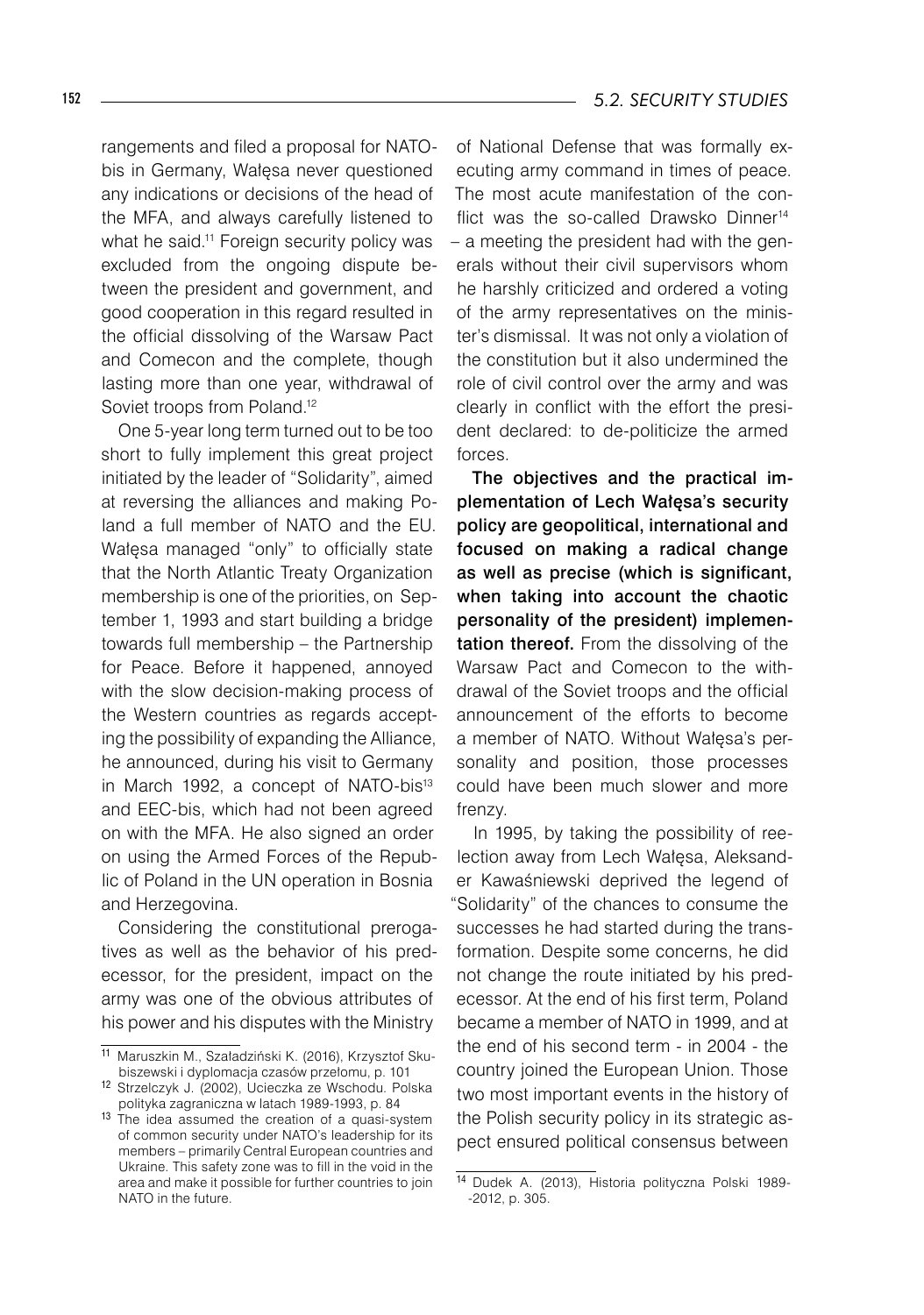the core powers in the country for a long time. The route of changes started in 1989 was obvious. Once the great challenges were achieved, discrepancies concerning executing the country's membership in those organizations, particularly in NATO, started to spring. The first example was the discussion about the level of engagement in the second Gulf War started in March 2003. Polish troops were sent out for a stabilization operation by the order of the president, they were not sent to war (that required the Sejm's consent), after a parliamentary debate. This decision gave rise to many years of intensive, strong involvement of the Polish Armed Forces in operations outside Poland (first and foremost the Polish Military Contingent in Iraq and Afghanistan). Polish army began to be called expeditionary (almost 5% of its manpower stayed permanently outside the country). A. Kwaśniewski backed up all decisions of the government and the Ministry of National Defense in this regard, proving that Poland deserved to be a member of NATO, and in the meantime building his own position in the opinion of the allies. At the end of his second term, he got involved in supporting the Orange Revolution and its leaders: Viktor Yushchenko and Yulia Tymoshenko.

The objectives and the practical implementation of Aleksander Kwaśniewski's security policy are strategic - completing the transformation and building the position of Poland as a reliable partner of the West in NATO and EU's structures. Nevertheless, it should not be forgotten that by vetoing governmental measures (tax increase), he appealed to the economic security of the citizens.

In contrast to his predecessors, Lech Kaczyński was the first president of the Republic of Poland who was not faced with the great challenges upon taking office. It seemed that, for the first time, the responsibility of the president shall be to manage security, continue the pro-West orientation and actively participate in international operations. This expectation was reflected in, for example, the new vision of the armed forces announced by the president in Autumn 2006, completely professional and ultimately reaching the number of 150 thousand with expeditionary capabilities and strong potential inside the country. Appointing an independent type of armed forces, the special forces, he showed a new focus on the contemporary field of battle. Similarly important was the project of deploying elements of the American anti-missile shield in Poland that eventually failed to be completed due to the change of presidents in the US<sup>15</sup>.

However, the beginning of the term brought completely new challenges, including particularly the ones in the area of energy security. The Russian-Ukrainian energy crisis in winter 2006 showed clearly that Poland is not a safe country in this respect (in January, the supplies of Russian gas to Poland dropped on average by 14%)<sup>16</sup>. The president was personally involved in the operations that aimed to change the situation, such as the purchase of Mažeikiai refinery in Lithuania or GUAM project<sup>17</sup> – Organization for Democracy and Economic Development, a regional organization of Georgia, Ukraine, Azerbaijan, and Moldova with the purpose of ensuring energy security with as little dependency on the Russian Federation as possible. Those measures, just like his later involvement in

<sup>15</sup> Chrośnicki M., Gruszczak A. (ed.) (2008), Wpływ tarczy antyrakietowej na pozycję międzynarodową Polski, Kraków 2008, preface.

<sup>16</sup> Ruszel M. (2015), Wpływ rosyjsko-ukraińskich kryzysów gazowych na politykę energetyczną UE – ujęcie teoretyczne (49-57), Pressto, Poznań, DOI: 10.14746/pp.2015.20.2.4

<sup>17</sup> Wróblewski Ł., GUAM – Organizacja na Rzecz Demokracji i Rozwoju, Portal Spraw Zagranicznych, http://www.psz.pl/168-archiwum/lukasz-wroblewskiguam-organizacja-na-rzecz-demokracji-i-rozwoju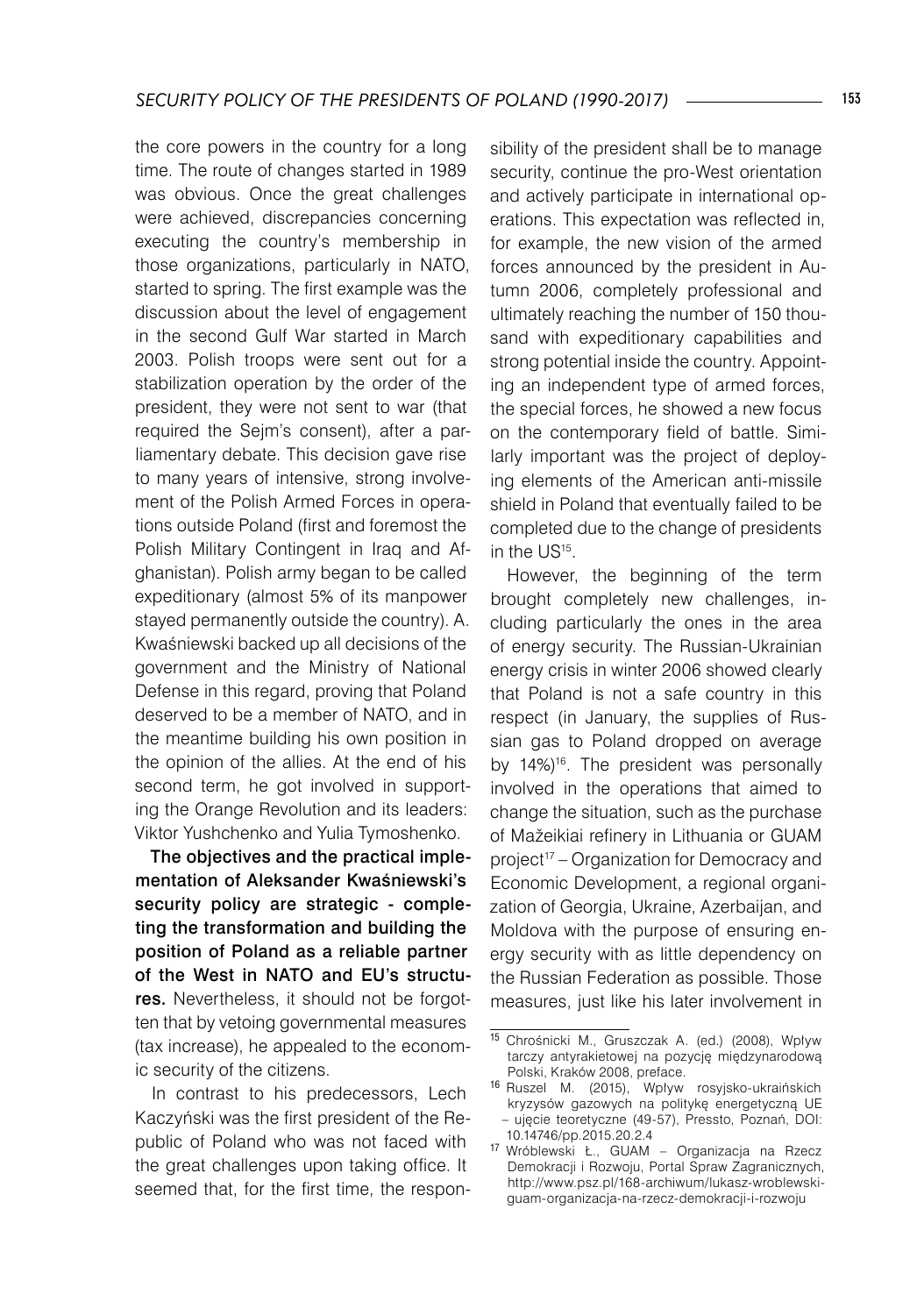defending Georgia in its conflict with Russia in August 2008 in South Ossetia, set forth the axis of his presidential mandate in the context of international security: as a steady member of the EU and NATO, Poland was to be the leader among the CEE countries and promote their views on the relations with the East in both organizations. This included, in particular, supporting such countries as Ukraine or Georgia in their resistance against the gradually more and more offensive Russian policy. It was an ambitious vision, quite right though impossible to be implemented due to the attitude of both: the main Western members of NATO or the EU, but also the weakness and instability in the Eastern countries which were supposed to be supported in strengthening democracy and leaving the sphere of influence. The offensive policy of the Russian Federation that was not met with a sufficiently firm response in the West also contributed to the collapse of the concept. An internal dispute with Donald Tusk, who was appointed Prime Minister in 2007 and whose view on those issues was similar to the Western views, made Lech Kaczyński quite lonely when it came to his actions and measures. His death in the plane crash near Smoleńsk in 2010 *in fact* ended Poland efforts to become the leader of the EU eastern policy.

The objectives and the practical implementation of Lech Kaczyński's security policy had the ambition to make Poland a strategic country that builds the EU eastern policy in response to the observed offensive against the countries of the former Eastern block. Continuing the country's involvement in the NATO and EU stabilization operations outside Poland, acting in favor of installing the American missile system in Poland and, possibly in the future, NATO troops as well (achieved finally almost 10 years la-

#### ter) was to offer the Republic of Poland strategic security guarantees and entitle the country to develop policy in the region.

Bronisław Komorowski moved in the Presidential Palace on April 10, 2010, afternoon, as the Speaker of the Sejm who was the acting president. He received presidential mandate after the campaign that took place in August 2010 in the shadow of Smoleńsk. During the campaign, security issues were not in the center of attention. In fact, his main rival, Jarosław Kaczyński, fed the voters with some messages mitigating the anti-Russian stance in his speech titled: to the Russian Friends given symbolically on May 918. One of the first security-related issues that Bronisław Komorowski had to face was the post-crash<sup>19</sup> travel safety of the most important persons in the country, and appointing new commanders to fill in for those who died near Smolensk.

By the order of President Komorowski, the National Security Bureau, a public institution assisting the president of Poland in executing his tasks related to security and defense, completed an audit of the security situation in Poland and provided recommendations for its further development in the "The White Paper on the Security of the Republic of Poland". However, its relevance was more academic than practical, it showed that the security subsystems were functioning quite efficiently, and that the system was not capable as a whole. Of all the recommendations, only one reform of the system of command was implemented, developed and prepared by the presidential administration, not the Ministry of National Defense.

<sup>18</sup> https://www.youtube.com/watch?v=rjfUm6mbBv4

<sup>19</sup> Koziej S. (2015), Raport BBN: Zasady i procedury bezpieczeństwa przewozu powietrznego osób zajmujących ważne stanowiska państwowe, [in:]: Wybrane dokumenty oraz opracowania wydane przez biuro bezpieczeństwa narodowego w latach 2010-2015, Warszawa, pp. 121-136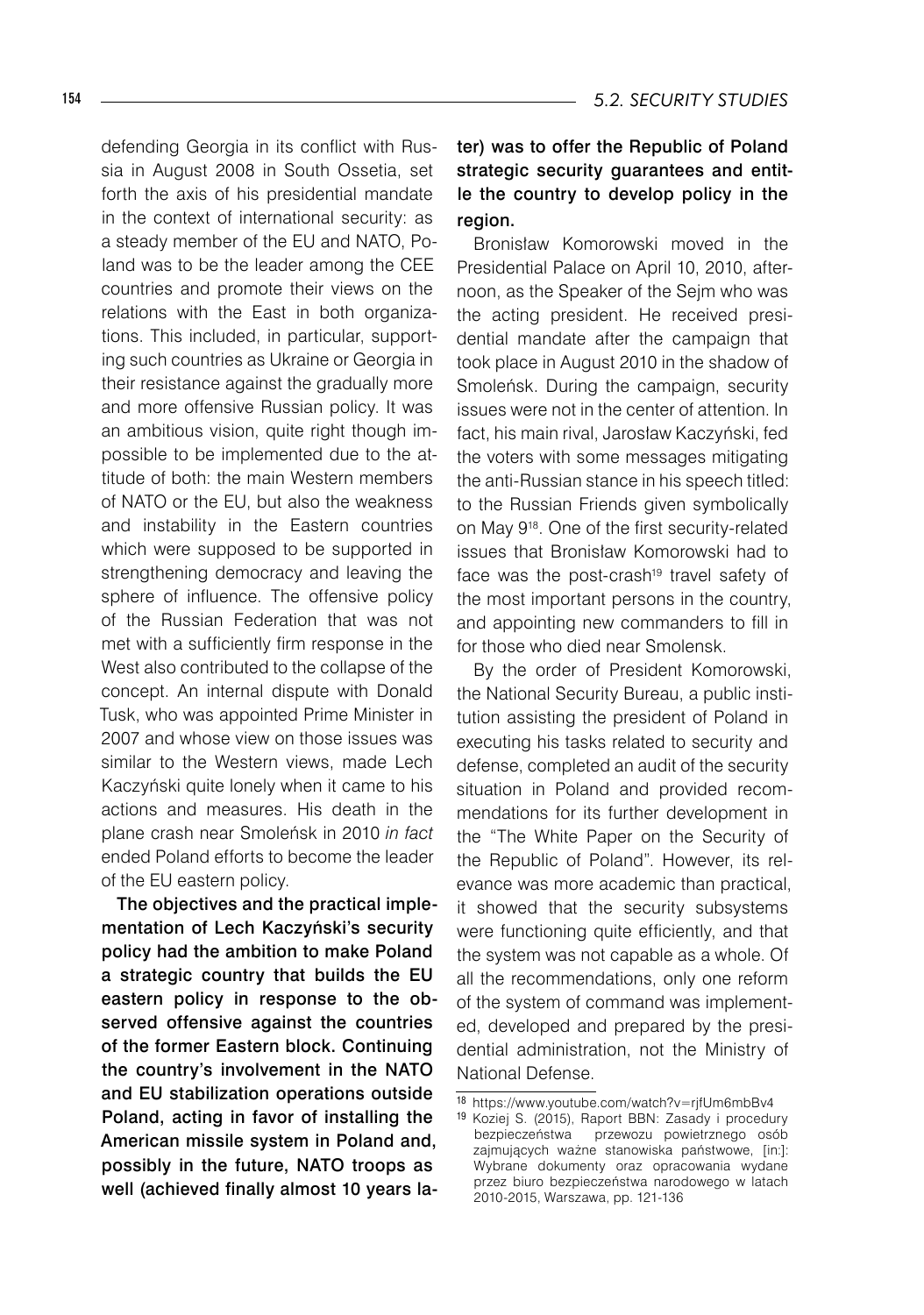With regard to security issues, Bronisław Komorowski focused on those that were closest to his heart since the time he was the Minister of National Defense, i.e. the army. His initiative gave rise to the socalled Komorowski doctrine, a change in the approach towards the Armed Forces for which the priority was to defend the country rather than maintain expeditionary capabilities<sup>20</sup>, a reform of the system that managed the country's defense and, mentioned here, the reform of the system of command of the Armed Forces in Poland. Two documents prepared by the presidential administration concerned security in cyberspace (including the doctrine of Poland cybersecurity). Hence, we may be talking about managing security rather than measures that are *strictly* strategic. They can only include the decision about purchasing "Patriot" missiles for the air defense program "Wisła," much-heralded as a Polish antimissile shield, whose implementation was nevertheless spread over many years, involving many governments and presidents.

Undoubtedly, the success of B. Komorowski is his efficient lobbying for the socalled NATO Response Force, the forces capable of immediate response with certain elements that should be ready to act within two or three days in case of crisis. The decision to launch them was taken during the NATO summit in 2014 followed by an announcement that the next meeting of the heads of NATO member states shall take place in Warsaw.

The objectives and the practical implementation of Bronisław Komorowski's security policy focus more on managing security during relatively stable times, established membership in international organizations. It is the time of develo-

#### ping documents and sector strategies, a reform of the Armed Forces and implementation of long-term modernization programs.

The security situation in the region at the time when Andrzej Duda assumed his position was completely different from the one in 2010. The war in Eastern Ukraine (Donbas), which began in 2014, against separatists supported by the Russian army changed the attitude of the West towards the Russian Federation. Members of the EU and NATO recognized this event as a breach of the agreements in force, including the one most important from the point of view of Poland, the agreement of 199721, which obligated NATO to withhold from deploying any troops or military installations on the territories of new member states.

The change of approach to Russia in the West, including admitting in public that its offensive policy may threaten NATO, opened up for Poland new opportunities to lobby for the physical presence of NATO troops on the territory of Poland. The success in this case, and appearance of 3000 component can be at least partially attributed to the president who supported the process and lobbied for it. The 2016 NATO summit, during which the decision about deployment of troops in the Central European countries was announced, was undoubtedly a breakthrough and changed the policy of the whole Alliance in the context of defense strategies and threat prioritization. However, it needs to be said that the guarantees obtained are costly and we will be paying them off for many years by purchasing the Patriot missiles for "Wisła" system from the American producer. Only

<sup>20</sup> Doktryna Komorowskiego (2015), [in:] Wybrane dokumenty oraz opracowania wydane przez biuro bezpieczeństwa narodowego w latach 2010-2015, Warszawa 2015, pp. 96-98.

<sup>21</sup> Akt Stanowiący o podstawach wzajemnych stosunków, współpracy i bezpieczeństwa signed by NATO and Russian Federation on May 27, 1997 in Paris. At the time president Boris Yeltsin was invited to the special summit of NATO. The document was to be a "road map" of the future cooperation between NATO and Russia.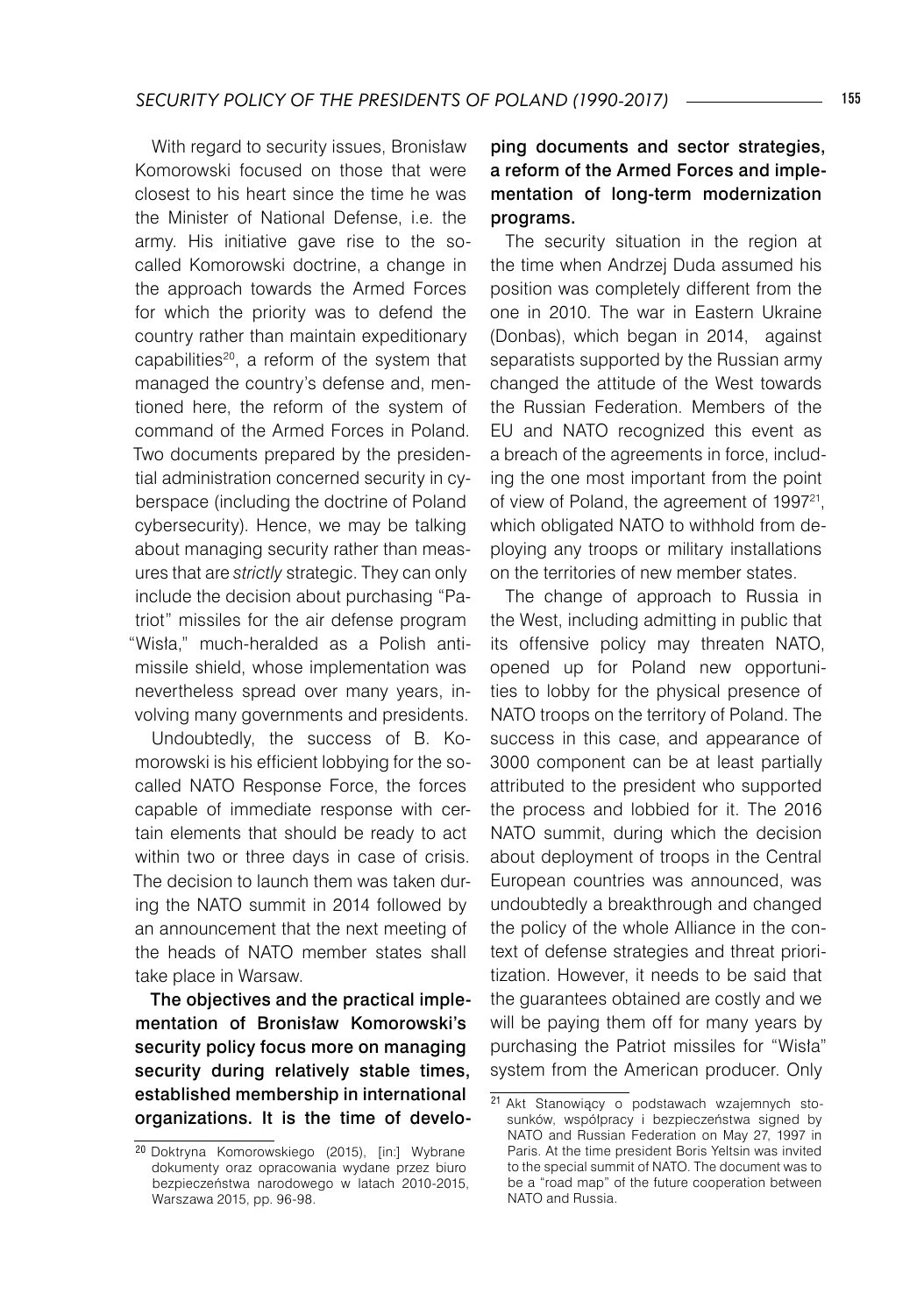the first phase of the program is to cost over 16 billion zlotys<sup>22</sup>.

The change of perspective of the national security challenges, including their location (not in the Middle East, but just near Poland's borders), was also at the core of the decision to develop a new type of armed forces - the Territorial Defense Force. In the political discourse often called the private army of the Minister of National Defense, Antoni Macierewicz, for whom launching and developing the TDF was an absolute priority, was tied to the government and not president's activity, as he, to say the least, distanced himself from the Territorial Defense Forces; assuming a similar approach to most of the issues connected with the functioning of the Armed Forces of the Republic of Poland. The reform of the system of command and control of the country defense has been developed by the Ministry of National Defense and the cooperation between Klonowa St. (MND's headquarters) and the Presidential Palace failed to improve even when the minister was replaced.

The objectives and the practical implementation of Andrzej Duda's security policy focus more on the tactical than the strategic measures based on tight cooperation with the allies, particularly with the United States, and obtaining additional security guarantees from them (for example physical presence on the territory of Poland). With half of his term gone, it is hard to notice any other key decisions or activities of the president in the field of national defense. Instead, the president has been actively participating (supporting, refraining from vetoing) in the issues connected with internal security, such as "*deubekizacja*" of the Police force (which means removing officers who

served in the Ministry of Public Security during the time of the People's Republic of Poland), courts reform or, particularly popular during the 2015 election campaign, issues connected with accepting refugees in Poland.

### Summary

The security policy of the Polish presidents after 1989 was implemented in line with their constitutional powers and responsibilities. Because it was mostly connected with foreign policy, international relations and the global line-up of power in Europe and around the world, those factors determined its intensity as well as successes and failures.

Without negating the involvement of Lech Wałęsa and Aleksander Kawaśniewski in the processes of integrating with the West, without the West deciding to enlarge those two organizations, it would have been hard to succeed in this respect. This is quite obvious considering the fiasco of the new EU Eastern Policy proposed by Lech Kaczyński, which was not accepted by the key members of the old UE.

The first 15 years of the discussed period were characterized by the lack of other alternatives for the chosen direction to ensure security through integration; there was no significant power in Poland that would be able to negate this direction successfully, though parties such as Polish People's Party (PSL), Samoobrona, partially *SLD* (Democratic Left Alliance) built their political capital basing on the anti-EU sentiments and objecting to operations carried out under the wings of NATO. Despite that, both presidents could count on the support of the government and parliament when it came to the efforts aimed at integration with the Western structures.

<sup>22</sup> https://www.defence24.pl/wisla-i-patrioty-za-475 mld-dolarow-kontrakt-podpisany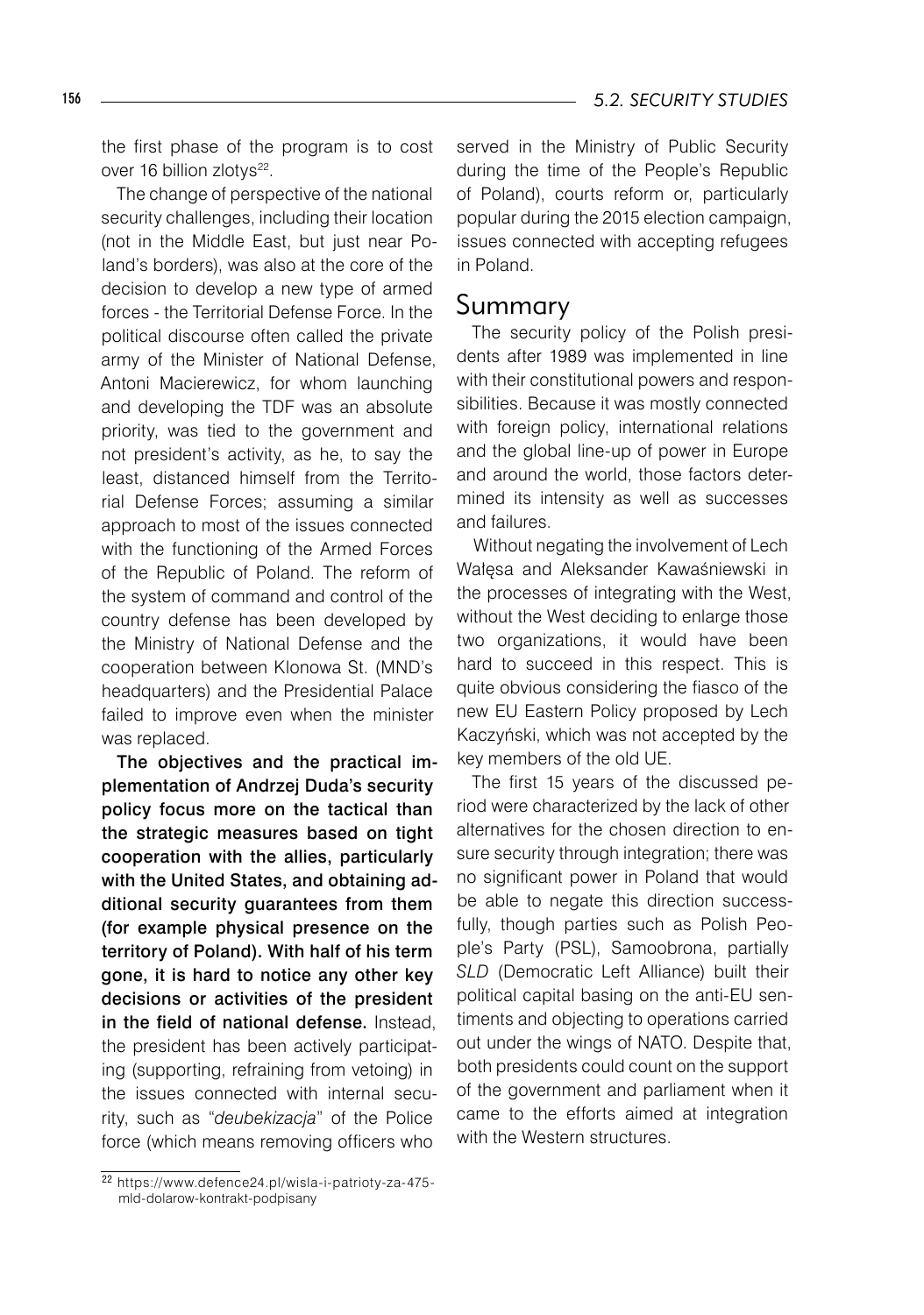When those great integration-related challenges were gone, presidents' policies lost their strategic character and started to focus on the organizational aspects, be it functioning of the Armed Forces and the security system in Bronisław Komorowski's case, or maintaining the interest of the United States (not selfless at all, though!) in supporting Poland's safety (Andrzej Duda). Accepting the fact that after a decade of expeditionary armies, the time has come to start protecting the borders as the priority responsibility of the Armed Forces, both presidents - more or less efficiently - have been managing security, rather than developing its strategic character.

## References

- Chrośnicki M., Gruszczak A. (ed.) (2008), Wpływ tarczy antyrakietowej na pozycję międzynarodową Polski, Kraków.
- Doktryna Komorowskiego (2015), [in:]: Wybrane dokumenty oraz opracowania wydane przez Biuro Bezpieczeństwa Narodowego w latach 2010-2015, Warszawa 2015, BBN.
- Dudek A. (2013), Historia polityczna Polski 1989-2015, Kraków, Arcana.
- Dudek A. (2002), Pierwsze lata III Rzeczypospolitej 1989-2001, Kraków, Arcana.
- Dudek A. (2004), Reglamentowana rewolucja, Rozkład dyktatury komunistycznej w Polsce 1988-1990, Kraków, Arcana.
- Glajcar R., Migalski M. (ed.) (2006), Prezydent w Polsce po 1989 roku. Studium politologiczne, Warszawa, Wydawnictwo Seimowe.
- Kowalski L. (2012), Generał ze skazą, Poznań, Zysk i s-ka.
- Kowalski L. (2011), Komitet Obrony Kraju (MON – PZPR – MSW), Warszawa, Semper.
- Koziej S. (2015), Raport BBN: Zasady i procedury bezpieczeństwa przewozu powietrznego osób zajmujących ważne stanowiska państwowe, [w:] Wybrane dokumenty oraz opracowania wydane przez Biuro Bezpieczeństwa Narodowego w latach 2010-2015, Warszawa, BBN
- Kowal P., Cieślik M. (2015), Jaruzelski: życie paradoksalne., Kraków, ZNAK.
- Kwaśniewski A. (2000), Dom wszystkich Polska, Warszawa.
- Kwaśniewski A. (2001), Po prostu lubię ludzi, Warszawa.
- Kuźniar R. (2001), Polska polityka bezpieczeństwa 1989-2000, Warszawa, Wydawnictwo Naukowe Scholar.
- Kuźniar R. (2012), Polityka zagraniczna III Rzeczypospolitej, Warszawa, Wydawnictwo Naukowe Scholar.
- Maruszkin M., Szaładziński K. (2016), Krzysztof Skubiszewski i dyplomacja czasów przełomu, Poznań, Wydawnictwo Miejskie Posnania.
- Nałęcz T. (2016), Strażnicy Rzeczpospolitej, Warszawa, Polityka.
- Reszczyński W. (1995), Wygrać prezydenta, Warszawa, Wydaw. von borowiecky
- Ruszel M. (2015), Wpływ rosyjsko-ukraińskich kryzysów gazowych na politykę energetyczną UE – ujęcie teoretyczne (49-57), Pressto, Poznań, DOI: 10.14746/ pp.2015.20.2.4.
- Roszkowski W. (2017), Historia Polski 1914- -2015, Warszawa, Wydawnictwo Naukowe PWN.
- Słownik podstawowych terminoìw bezpieczenìstwa panìstwa (1994), Warszawa, AON.
- Strzelczyk J. (2002), Ucieczka ze Wschodu. Polska polityka zagraniczna w latach 1989-1993, Warszawa, Oficyna Wydawnicza RYTM.
- Wróblewski Ł., GUAM Organizacja na Rzecz Demokracji i Rozwoju, Portal Spraw Zagranicznych, http://www.psz. pl/168-archiwum/lukasz-wroblewskiguam-organizacja-na-rzecz-demokracjii-rozwoju.
- Wybory prezydenckie 1995, 2000, 2005. Programy kandydatów (1996, 2001, 2007).

#### Legistlation

Akt Stanowiący o podstawach wzajemnych stosunków, współpracy i bezpieczeństwa, 1997.